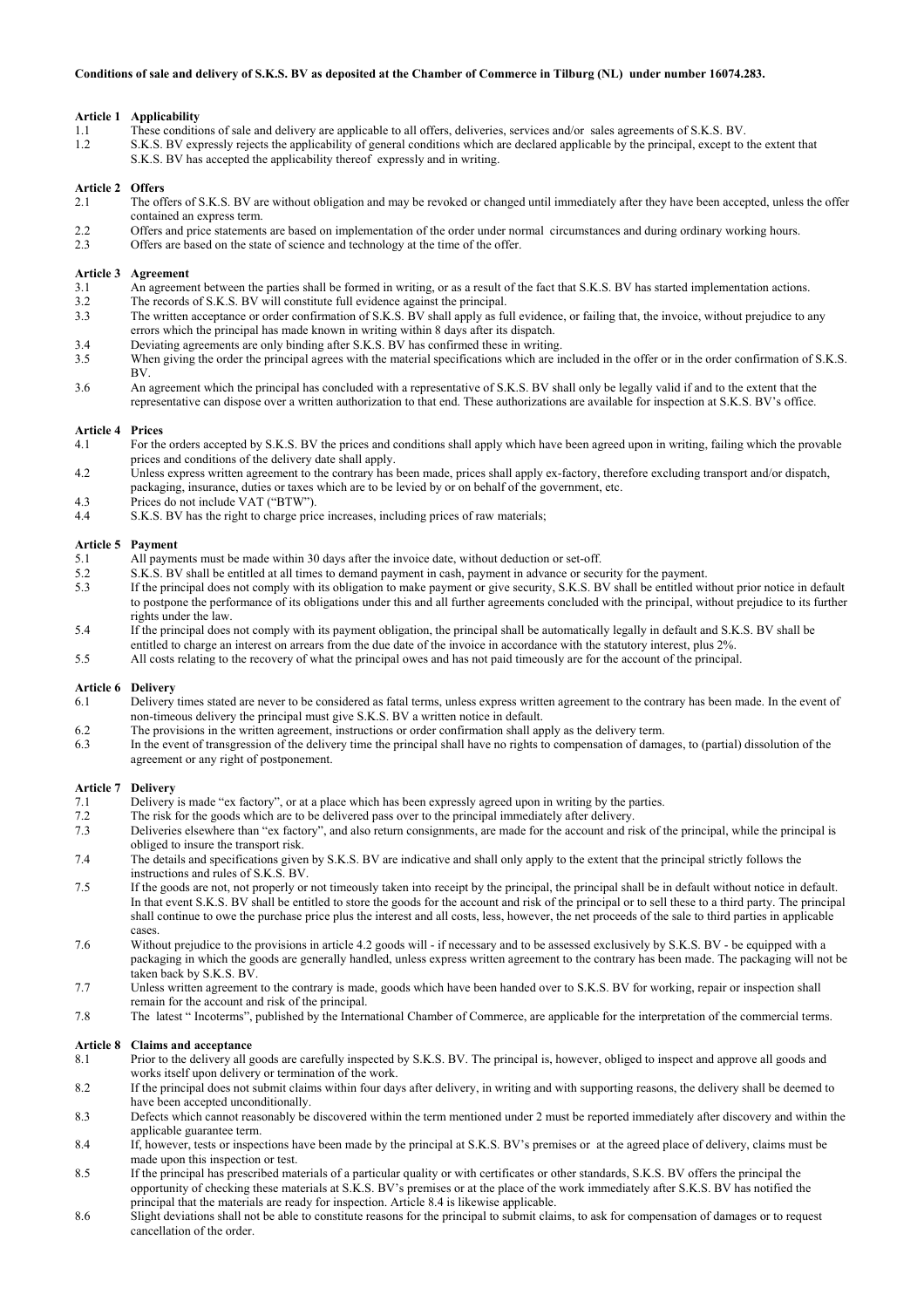- 8.7 If the principal desires special additional investigations, the principal must state the standards and specifications concerned. At the request of the principal investigations will be made in its presence. All costs connected with these investigations shall be for the account of the principal.
- 8.8 In the event of use, processing and/or consumption of the goods which have been delivered the principal shall be fully liable for the performance of the statutory and other rules of competent institutions, and all liability of S.K.S. BV for damages which occur after these actions shall lapse.
- 8.9 Return consignments will only be accepted by S.K.S. BV after S.K.S. BV has given written approval for this following receipt of the written complaint of the principal with supporting reasons. The principal is obliged to observe the further instructions of S.K.S. BV for the return consignment.

# **Article 9 Reservation of title**

- 9.1 As long as the principal has not complied in full with all of its obligations under the agreement or an agreement connected therewith, S.K.S. BV shall remain the owner of all goods which have been sold and/or delivered, whereby the goods shall be for the account and risk of the principal.
- 9.2 The principal shall not have the right to dispose of or encumber the goods in any manner whatsoever, as long as it has not complied with all of its obligations towards S.K.S. BV.
- 9.3 If the principal does not comply with its obligations S.K.S. BV shall have the right, without the need for a notice in default, to demand that its property be handed over.
- 9.4 The principal shall whether or not at S.K.S. BV's request immediately provide in writing all information with regard to the goods which belong in whole or in part to S.K.S. BV, especially on rights of third parties on these goods.
- 9.5 If the principal does not comply with the obligation mentioned sub 9.4, the principal shall owe a fine for each transgression of 10% of the part of the agreed price which has not yet been paid.

### **Article 10 Advice and documents**

- 10.1 All advice, calculations, statements and notifications given by S.K.S. BV relating to capacity, results and/or performances which are to be expected of the goods which are to be delivered or the work which is to be carried out are entirely without obligation and are only made in the form of non-binding information. Only the details stated in the written agreement or order confirmation shall be binding.
- 10.2 Cost estimates, plans, catalogues, pictures, drawings, measurements and statements of weight drawn up, made or made available by S.K.S. BV, or other documents belonging to the offers or deliveries, and also auxiliary materials such as models, moulds, stamps, dies and tools shall remain the property of S.K.S. BV at all times - even if the costs of manufacture have been charged to the principal - and must be returned to S.K.S. BV at its first request.
- 10.3 S.K.S. BV shall not be liable for infringement of patents, licences or other rights of third parties as a result of the use of details which have been provided to S.K.S. BV by or on behalf of the principal for the implementation of the order.
- 10.4 If S.K.S. BV refers in the agreement concluded with the principal or in the order confirmation to technical, safety, quality and/or other rules which relate to the products, the principal shall be deemed to be familiar with these and to observe these.
- 10.5 The goods referred to in this article may not be copied, duplicated, or shown or handed over to third parties, whether or not to be used again, without express permission from S.K.S. BV.

# **Article 11 Guarantee**

- S.K.S. BV shall provide guarantee for material and manufacturing faults for a period of 12 months after delivery.
- 11.2 The guarantee sub 1 shall entail that S.K.S. BV shall, exclusively on the grounds of its assessment, repair the faults or take back and replace the goods which have been delivered in whole or in part.
- 11.3 All other costs are for the account of the principal, including transport costs, travel costs and costs for disassembly and assembly. During the implementation of the guarantee obligations goods shall remain completely for the risk of the principal.
- 11.4 S.K.S. BV shall not provide any guarantee if:
	- the faults are the result of inexpert use or a cause other than the unsoundness of the materials or the manufacture;
	- used materials or used goods have been delivered in consultation with the principal;
	- the cause of the faults cannot clearly be shown;
	- not all instructions given for the use of the products or other specific guarantee regulations which apply have been strictly and fully complied with.
- 11.5 All claims to guarantee by the principal shall lapse if:
	- they relate to faults which are the result in whole or in part of government measures with regard to the quality or the nature of the materials which have been used or with regard to the manufacture;
	- the principal makes changes and/or repairs to the goods which have been delivered or has this done during the guarantee period without express and written permission from S.K.S. BV;
	- the principal does not, does not properly or does not timeously comply with any obligation which arises under this or any other agreement with the supplier, whether it is connected with this agreement or not.
- 11.6 For parts which are not manufactured by S.K.S. BV itself, S.K.S. BV shall provide the guarantee which is actually given to S.K.S. BV by its suppliers.
- 11.7 Guarantee will not be given on goods, materials, manufacturing methods and designs (including hardware and software) which are prescribed by the principal, nor for all defects which are caused directly or indirectly as a result of this for other materials and goods.

### **Article 12 Liability**

- 12.1 S.K.S. BV shall not accept any liability for the consequences of the application and/or the use of the goods which it has delivered, damages which result directly or indirectly from the storage of the goods it has delivered, even if it has reserved the ownership thereof, damages on account of transgression of the delivery terms as a result of changed circumstances and damages as a result of defective information or materials of the buyer.
- 12.2 S.K.S. BV shall not be liable if a default is the consequence of force-majeure, which shall be taken to mean circumstances which prevent the performance of the obligation and which cannot be attributed to S.K.S. BV.
- 12.3 The exclusion of liability included in this article shall not apply if the damages are the result of purposeful action or crass fault of S.K.S. BV or its supervising subordinates.
- 12.4 S.K.S. BV shall never be obliged to pay more compensation for damages than the invoice value of the order from which the damages result, or the amount of damages which is actually to be paid out by its insurers as a result of the event which caused the damages, if the invoice value is higher.

# **Article 13 Product liability**

- 13.1 The principal indemnifies S.K.S. BV from all claims of third parties on the grounds of product liability which occur after delivery by S.K.S. BV.
- 13.2 The principal is obliged to notify S.K.S. BV, within 3 working days after the principal has been held liable on the grounds of the statutory rules for product liability, of this. Where possible S.K.S. BV shall provide its cooperation for dealing with the liability claim.